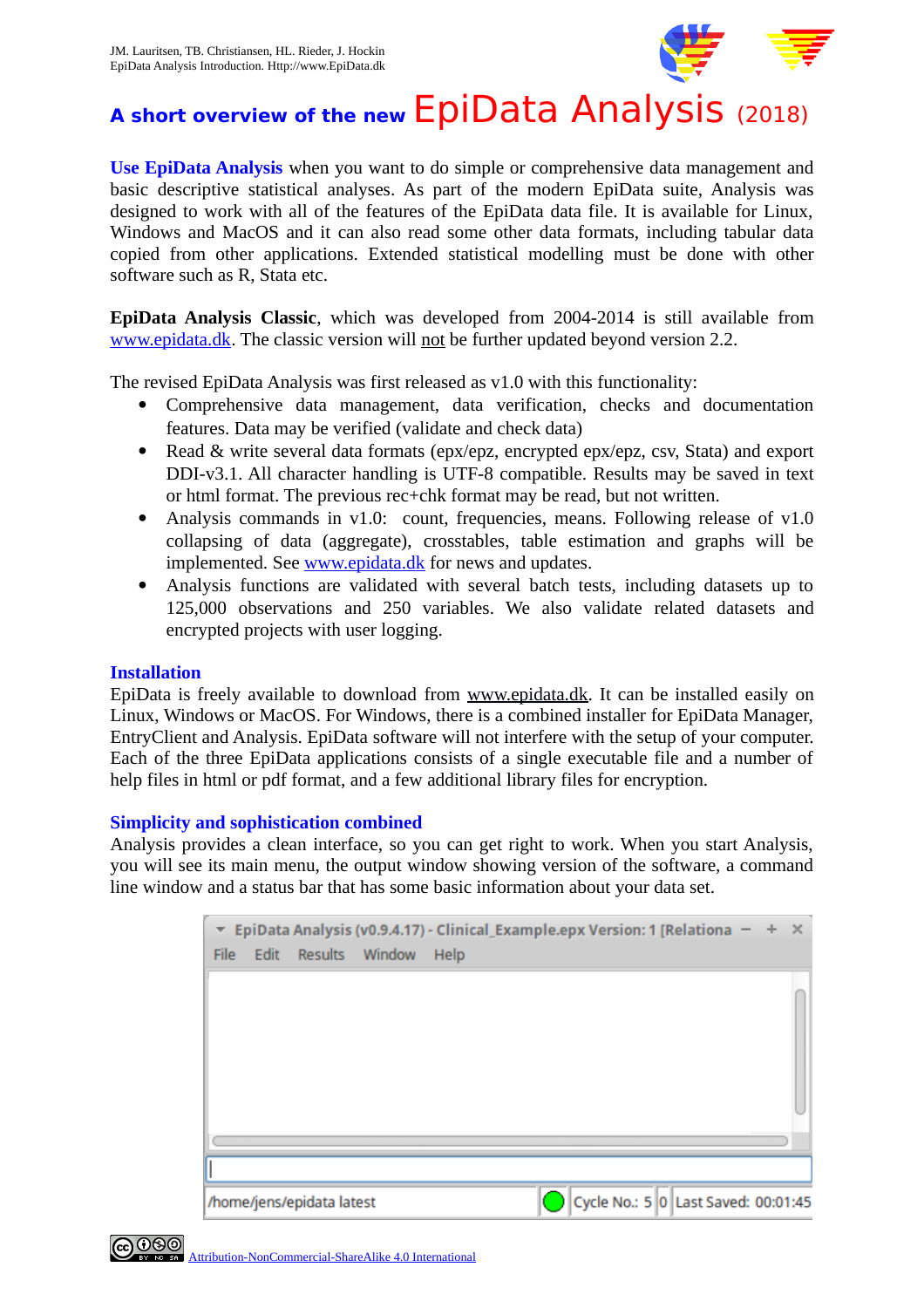At present, Analysis is mostly command driven—you enter simple commands and it shows the results. This is ideally suited to quick exploratory analysis of your data or manipulation of the data prior to more sophisticated statistical or epidemiological analysis. It provides all of the control available in EpiData EntryClient, including data security, encryption and integrity features. It easily handles relational data that is native to all EpiData applications.

(Note: in this document, keys you press or commands you type are shown in *bold italics*.)

You may also choose to display more information in the left and right sidebars. After reading a file, you can see the full data structure, including related datasets (function key *F2*), variables (*F3*) and command history (*F7*). Other function keys will open the program editor (*F5*), data browser (*F6*) and basic help documents.



Flowsheet A simplified flowsheet of how EpiData Analysis is working is shown at the end of this document. Note that the Analysis always works with a copy of the data. It is good practice to use a program (.pgm file) to document changes or analysis and save updated project and program files under a new name. All commands that you type are saved to the file commandlog.pgm (one copy will appear in each active folder).

Change font size or colours. Temporary changes may be made via the **edit** in the main menu, for permanent changes every time you use Analysis open the **startup.pgm** via the **preferences**. This will open the editor, where you could easily insert all set options and see choices. An example is to change from the default text output format to html.



```
.set "OUTPUT FORMAT" := "html"; // legal values: HTML / TEXT
OUTPUT FORMAT = html (was: TEXT )
```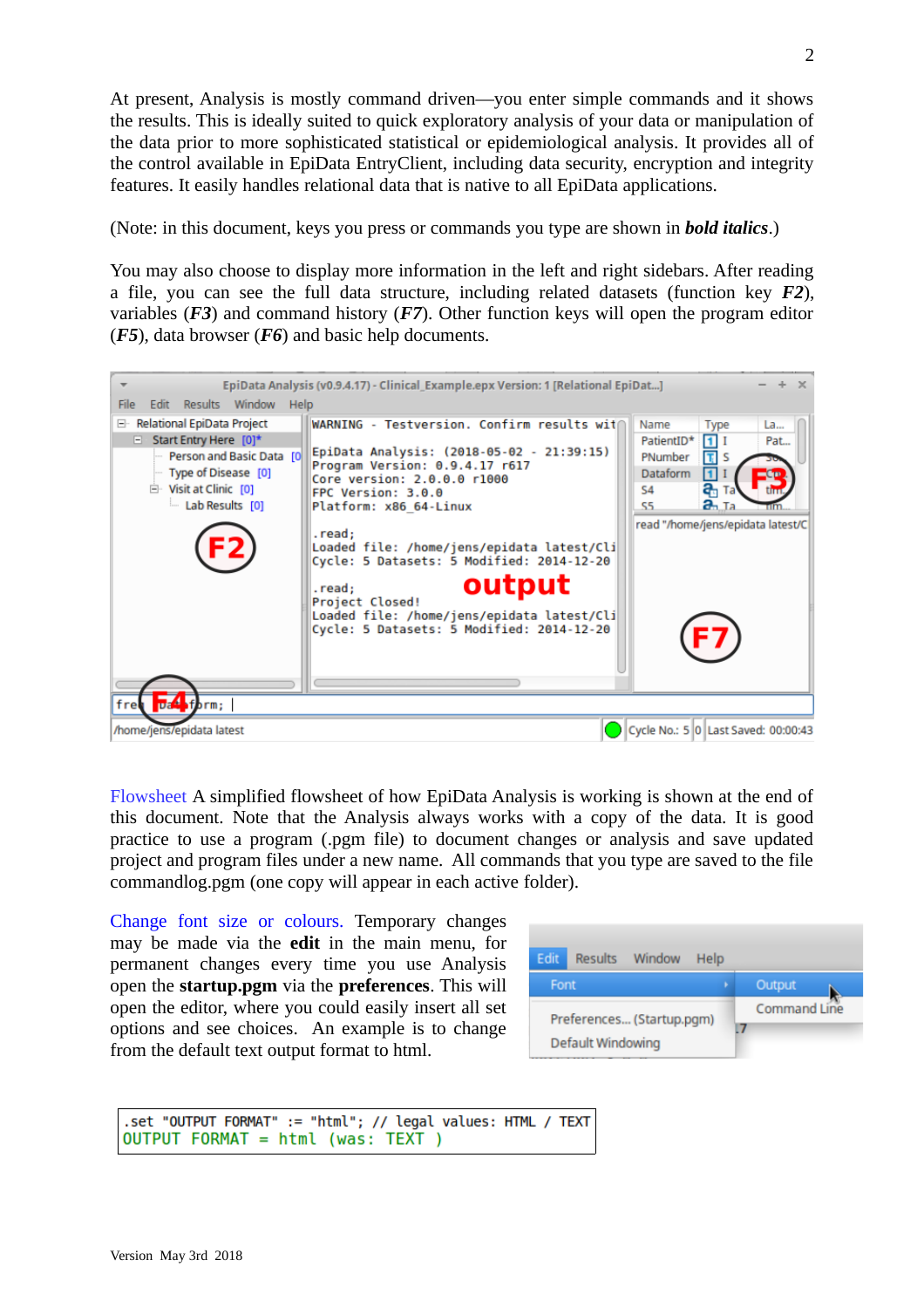Your first run: Start by reading a datafile via the menu. Find **Open** in the file menu to the left on your screen and point your disk selector to where you installed the EpiData Analysis programme in the subfolder "samples" - select one of the project (.epx) files.

Open the history window (*F7*) and notice that the read command and data file name was copied here.

Here, the file **Clinical Example.epx** was read. To see the datasets within the project file issue a new command, *list ds* and you will see the following:

| .read "/EpiDataSoftware/samples/Clinical Example.epx";<br>Project Closed!<br>Loaded file: /EpiDataSoftware/samples/Clinical Example.epx<br>Cycle: 5 Datasets: 5 Modified: 2014-12-20 19:44:30<br>list ds; |          |         |                                                                         |                                                                                                             |                                                                                                                       |  |  |  |  |  |  |  |  |  |
|-----------------------------------------------------------------------------------------------------------------------------------------------------------------------------------------------------------|----------|---------|-------------------------------------------------------------------------|-------------------------------------------------------------------------------------------------------------|-----------------------------------------------------------------------------------------------------------------------|--|--|--|--|--|--|--|--|--|
| Name                                                                                                                                                                                                      |          |         | Vars Obs Relation Label                                                 |                                                                                                             | Key                                                                                                                   |  |  |  |  |  |  |  |  |  |
| datafile id 1*<br>datafile id 2<br>datafile id 3<br>datafile id 4<br>datafile id 5                                                                                                                        | 12<br>17 | - 9 - 0 | $11 \quad 0 - 1:1$<br>$0 - 1:1$<br>$0 - 1$ :<br>$12 \quad 0 \quad -1:3$ | Start Entry Here<br>Person and Basic Data (Patient ID)<br>Type of Disease<br>Visit at Clinic<br>Lab Results | (Patient ID)<br>(Patient ID)<br>(Patient ID) + (Date of Wisit)<br>$(Pational ID) + (Date of visit) + (Sequence No: )$ |  |  |  |  |  |  |  |  |  |

Browse data Every time you open a data file it is good practice to view the data.

Use the browse command or press **(***F6***)** key and you will see the data in a grid. Browse opens a new copy of the data at the time of issuing the *browse* command.

With options when you start browse you may arrange or change the view, e.g. value labels or values or changing the caption as shown below.

|                 |                   |   |       |     |    | ditches and Complete International Automobile |                     |                         |                                                      |              |
|-----------------|-------------------|---|-------|-----|----|-----------------------------------------------|---------------------|-------------------------|------------------------------------------------------|--------------|
|                 |                   |   |       |     |    | d.ex01.epx; ds2 visit (2018-04-30.13:22:06)   |                     |                         |                                                      |              |
|                 | Obs idpat visitid |   |       |     |    | visitdate bs sputum micres                    |                     |                         |                                                      |              |
|                 | 1 A               |   |       |     |    | A 24 03 2007 24 03 2007 6.3                   | 1                   |                         |                                                      |              |
|                 | 2 B               |   |       |     |    | B-24-03-2007 24-03-2007 4,9                   | 2                   |                         |                                                      |              |
|                 | 3 I C             |   |       |     |    | $C - 24 - 03 - 2007$ 24 - 03 - 2007 5, 2      | з                   |                         |                                                      |              |
|                 | 4 D               | D |       |     |    |                                               |                     |                         | d_ex01.epx: dataform_1 patient [2018-04-30 13:20:18] |              |
|                 | 5 A               |   |       |     |    | Obs idpat sex marital                         |                     |                         |                                                      |              |
|                 | <b>6 A</b>        |   |       | Α   | 2  |                                               |                     |                         |                                                      |              |
|                 | 7 0               |   |       | 2 B | ż  | 5                                             |                     |                         |                                                      |              |
|                 | s c               |   | ы     | c   | ×. | ٠                                             | <b>Value/Labels</b> |                         |                                                      |              |
|                 | 9E                |   |       | 4 D |    | · Name                                        | Variable/Label      |                         |                                                      |              |
| 10E             |                   | E | $5$ F |     |    | Label                                         |                     |                         |                                                      |              |
| $11$ F          |                   |   | 6 F   |     |    | Name Label                                    | Copy                |                         |                                                      | $C$ tri+ $C$ |
| $12$ F          |                   |   | 7     | ú   |    |                                               |                     |                         | Copy (with variable names)                           | Ctrl+Shift+C |
| 13 F            |                   |   |       | 8H  |    | Label Name                                    |                     |                         |                                                      |              |
| 14 G            |                   |   | 9     |     | ž  |                                               | Select All          |                         |                                                      | $C$ Irl $+A$ |
| 15 <sub>6</sub> |                   |   | 10K   |     | ı  | $\overline{z}$                                |                     | <b>Cascade Browsers</b> |                                                      | Ctrl+Alt+C   |
| 16 G            |                   |   |       |     |    |                                               |                     |                         |                                                      |              |
| 17H             |                   |   |       |     |    |                                               |                     | Fit column widths       |                                                      | Ctrl+Alt+W   |
|                 |                   |   |       |     |    |                                               |                     |                         |                                                      |              |

#### Edit data, structure or content.

In analysis several commands exist, which will create, edit or modify datasets or variables. Start by reading the **d** ex01.epx file.

The commands shown here will read a project file, rename the datasets, show the first dataset in a browse, change to the second dataset **(***use***)** and show this in a browser.

For explanation of *edit ds* and *use*, consult the file **commands.html**, which you find in the help menu under **Tutorials (local)**.

| Help                     |                 |
|--------------------------|-----------------|
| <b>Tutorials (Local)</b> | commands.html   |
| Tutorials (Epidata Wiki) | How_to_adapt_yo |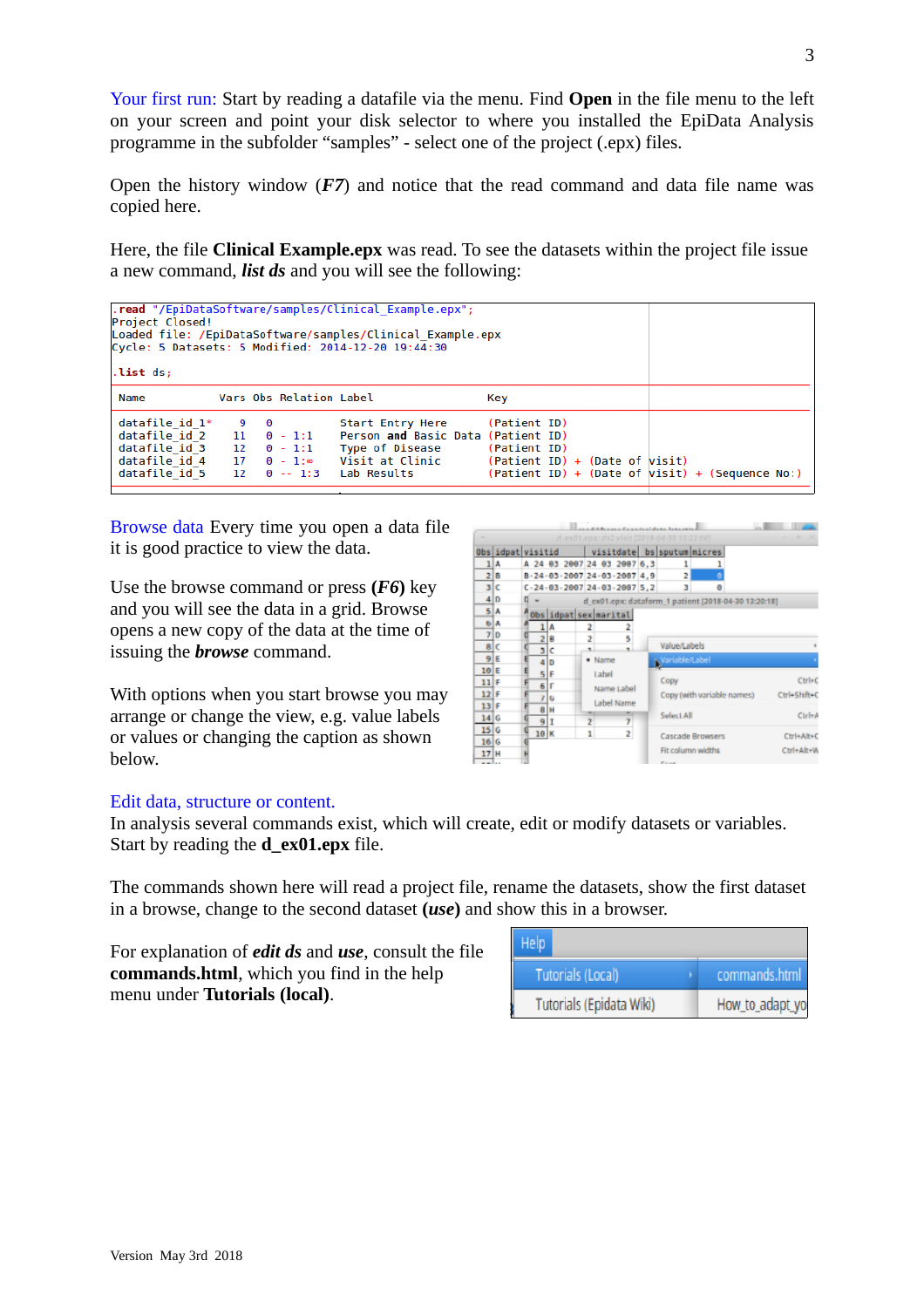Frequencies. Get a table of frequencies. In the command prompt (F4 will move the cursor there quickly) write *freq agegrp*. If you prefer to avoid typing the variable name, you can open the variables window (F3) and then double click on the variable you want. You will see that the variable name is copied to the command prompt. If you now press enter, the frequency table will be shown.

| .freq sputum !ci !r !m !d0; |     |     |               |            |
|-----------------------------|-----|-----|---------------|------------|
| Quality aspect of sputum    |     |     |               |            |
|                             |     | ℁   |               | (95% CI)   |
| Mucoid                      |     |     | $29(15 - 49)$ |            |
| Muco-purulent               | - 6 |     | $25(12 - 45)$ |            |
| Purulent 6                  |     |     | $25(12 - 45)$ |            |
| Blood-tinged                | - 1 | 4   | $(1 - 20)$    |            |
| Salivary                    | - 3 |     | $13(4-31)$    |            |
| Not recorded                |     | 4   |               | $(1 - 20)$ |
| Total 24                    |     | 100 |               |            |
|                             |     |     |               |            |

**How do the numbers stack up?** If you add *!r* and *!ci* to the command line before pressing enter, then percentages and confidence intervals are shown to the right of the numbers of observations. With *!m* any missing will be included and with *!dx* (here x is zero, so *!d0*) there will be no decimals on the percentages. The default is 1 decimal.

The means command has been updated from Classic Analysis. The following will guide you through use of *means*.

First, open the example fil bromar.epx like you opened the previous project file. You may open via the file menu or by typing, *read "bromar.epx" !c;* The addition of *!c* will close the project you were previously working on. This project has data from marathon runners in Denmark. Note that you need the quotation marks around the file name.

**Are male runners older or younger than females?** To answer this, you will use the means command. In the command line, type *means age*. You can always add the variable name using the variables sidebar.

|      |                 |      | age  |                                                                    | Age (1996-year of birth) |      |      |      |        |
|------|-----------------|------|------|--------------------------------------------------------------------|--------------------------|------|------|------|--------|
| 0bs  | Sum             |      |      | Mean Variance Std. Dev. (95% CI mean ) Std. Err. Skewness Kurtosis |                          |      |      |      |        |
|      | 3786 153740.0   | 40.6 | 96.3 | 9.8                                                                | 40.3                     | 40.9 | 0.2  | 0.1  | $-3.1$ |
| Min  | D <sub>05</sub> | p10  | p25  | Median                                                             | p75                      | p90  | p95  | Max  |        |
| 16.0 | 24.0            | 28.0 | 33.0 | 41.0                                                               | 48.0                     | 53.0 | 56.0 | 84.0 |        |

means age;

Notice that you get a lot of information here, but we will focus on the mean age (40.6 years) of all runners.

We can compare the mean ages of men to that of women, by adding *!by := sex* to our command. With the cursor in the command line (*F4*), press the *up arrow* once and you see that the original command is there. Add in the *!by* part and press *enter* to get your analysis of age stratified by sex.

|         |              |                          |              |              | Age (1996-year of birth)        |              |              |                             |                                    |                               |
|---------|--------------|--------------------------|--------------|--------------|---------------------------------|--------------|--------------|-----------------------------|------------------------------------|-------------------------------|
| sex     | 0bs          | Sum                      |              |              | Mean Variance Std. Dev. (95% CI |              |              |                             | mean ) Std. Err. Skewness Kurtosis |                               |
| F.<br>M | 463          | 20094.0<br>3323 133646.0 | 43.4<br>40.2 | 78.0<br>97.6 | 8.8<br>9.9                      | 42.6<br>39.9 | 44.2<br>40.6 | $\theta$ .4<br>$\theta$ . 2 | $-0.2$<br>0.1                      | $\theta$ . $\theta$<br>$-3.1$ |
| sex     | Min          | p05                      | p10          | p25          | Median                          | p75          | p90          | p95                         | Max                                |                               |
| F.<br>М | 19.0<br>16.0 | 28.0<br>24.0             | 30.0<br>27.0 | 38.0<br>33.0 | 44.0<br>40.0                    | 50.0<br>47.0 | 53.0<br>53.0 | 56.0<br>56.0                | 70.0<br>84.                        |                               |

.means age !by:=sex;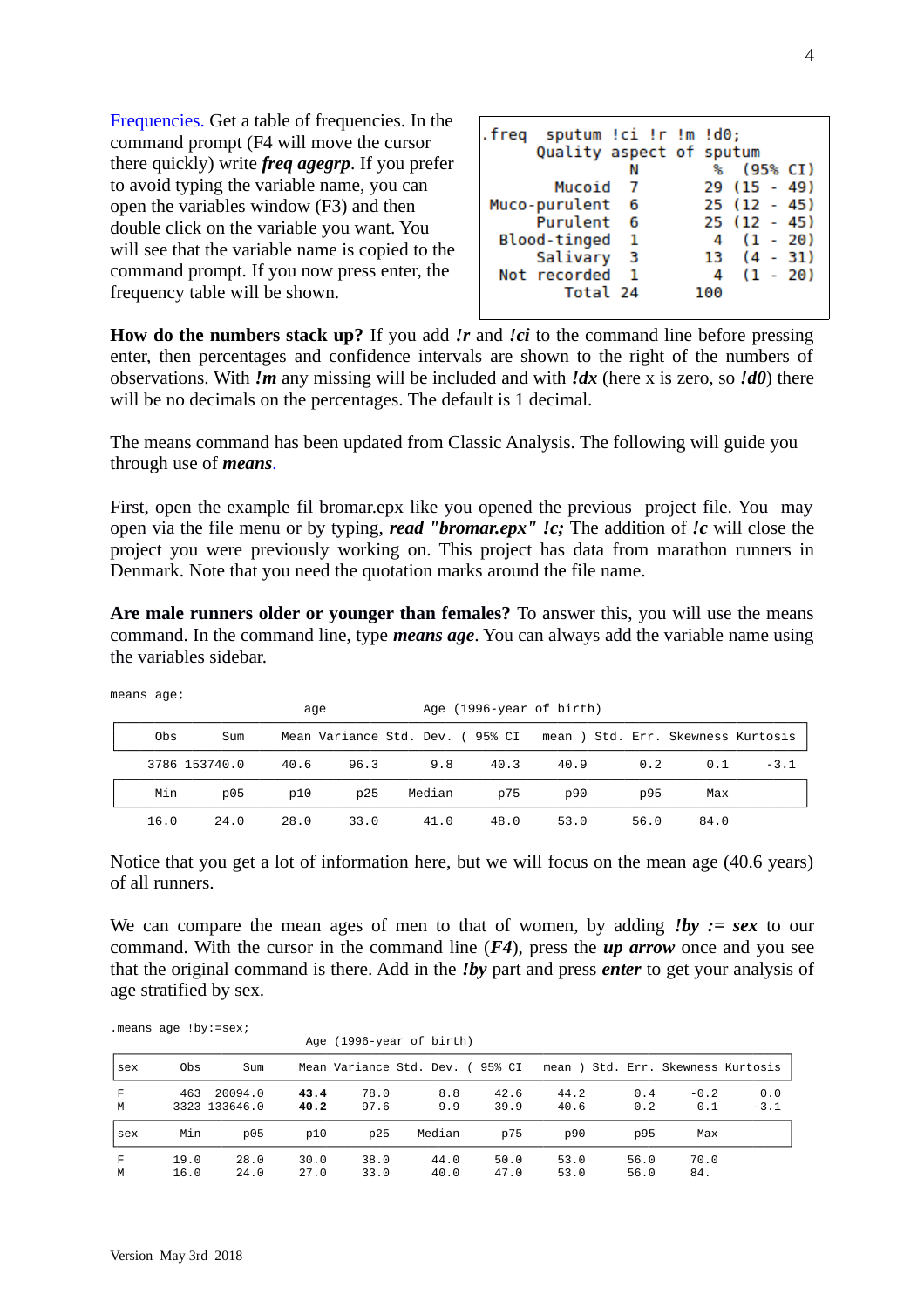It looks like men runners are, on average, younger than women runners (40.2 vs 43.4 years).

**Is this difference statistically significant?** Go back to the command line, press *up arrow* and add *!t* to the end of the command.

Now, in addition to the results you already have seen, you get the results of an analysis of variance, which is testing whether the difference in mean age could have occurred by chance.

 Analysis of Variance Source DF SS MS F p Value<br>Between 1 4112.28 4112.28 43.20 0.000 Between 1 4112.28 4112.28 43.20 **0.000** Within 3784 360234.47 Total 3785 364346.75 96.26 Bartlett's Test of homogeneity of variances DF Chi-square p Value<br>1 9.65 0.002 1 9.65 **0.002**

Now we see that the difference in mean age is highly significant ( $p<0.001$ ). However, caution is advised because the F-test done here assumes that variances in age are equal in both groups. Analysis provides one test of this assumption, Bartlett's Test. We see that this assumption may not be met because Bartlett's test has p=0.002. So further considerations (and analysis) should manage this potential problem and other aspects. See statistics textbooks for principles.

#### Get further acquainted:

- 1. Resize the program by dragging in sides or the separator between output window (viewer) and right side parts. Save current position in window menu. **Save Window Position** or change to **default windowing** if something goes wrong.
- 2. Try to change the active folder via the file menu and notice that the file **commandlog.pgm** is left behind and a new one started in the new folder.
- 3. Run commands from within the editor and save program files for future use.
- 4. Try the help menu. If you are connected to internet, you may click on **Check Version**, which will compare your version with the most updated on [www.epidata.dk](http://www.epidata.dk/)
- 5. In a specific project try other data management and soon you will get more experience. Find inspiration in example program files and the document on **how to upgrade previous pgm files**, which is also installed in the local documentation folder.

## **Support**

If you find errors, bugs or have suggestions for improvement please discuss in the EpiDatalist available at http://lists.umanitoba.ca/mailman/listinfo/epidata-list

#### **Suggested citation of EpiData Analysis program:**

(to be added later)

### **Funding and acknowledgements.**

An updated list of attained funding is available at **Http://www.epidata.dk/funding.htm.** Further credits and acknowledgements at: [Http://www.epidata.dk/credit.htm](http://www.epidata.dk/funding.htm) . International translations made to several languages, see [Http://www.epidata.dk](http://www.epidata.dk/) For donations to further development see help file or send an e-mail to  $info$  @epidata.dk. Isolated parts of source code based on freeware and shareware components. Please consult credit pages.